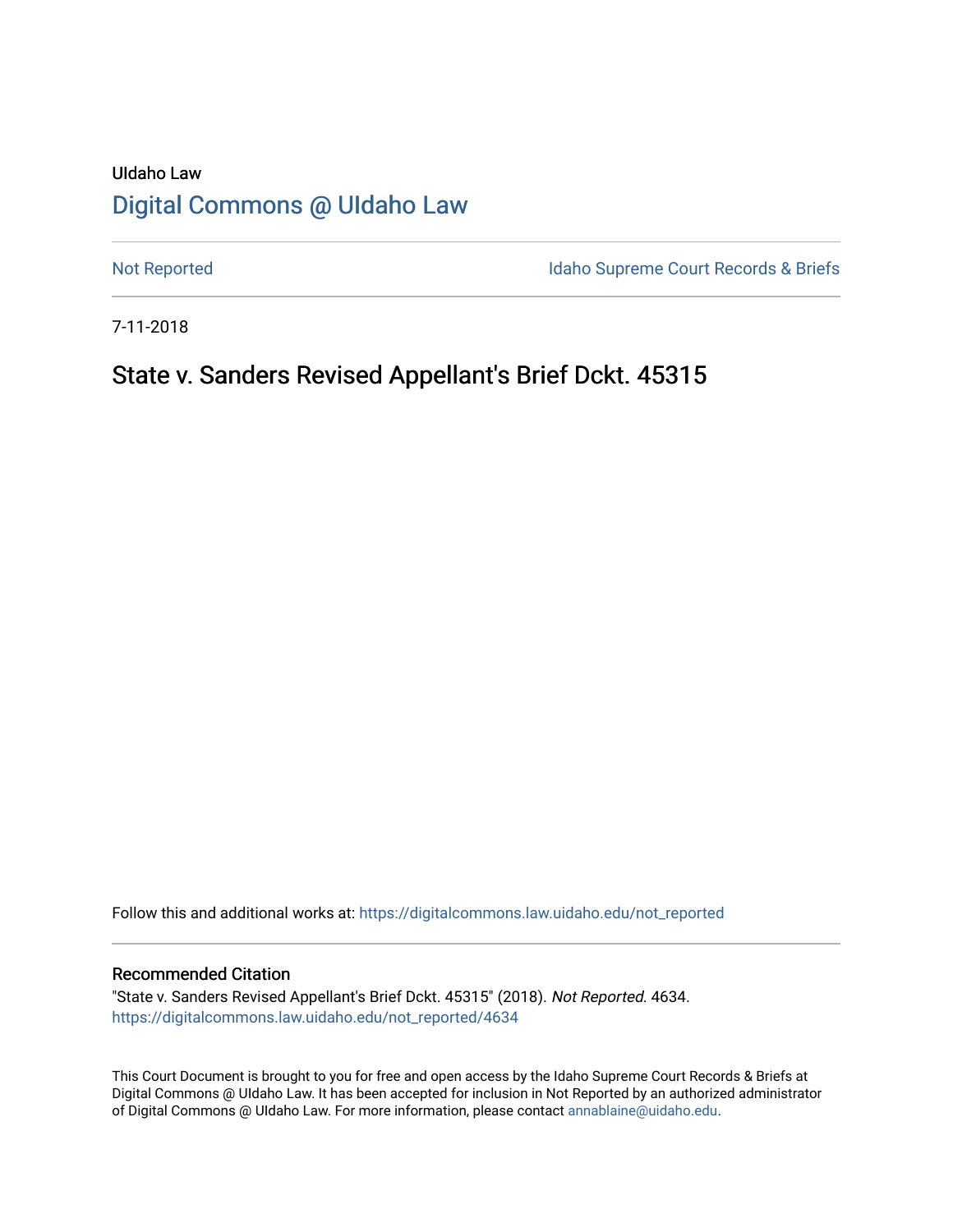Electronically Filed 7/11/2018 8:45 AM Idaho Supreme Court Karel Lehrman, Clerk of the Court By: Brad Thies, Deputy Clerk

ERIC D. FREDERICKSEN State Appellate Public Defender I.S.B. #6555

ANDREA W. REYNOLDS Deputy State Appellate Public Defender I.S.B. #9525 322 E. Front Street, Suite 570 Boise, Idaho 83702 Phone: (208) 334-2712 Fax: (208) 334-2985 E-mail: documents@sapd.state.id.us

### IN THE SUPREME COURT OF THE STATE OF IDAHO

| STATE OF IDAHO,       |                                            |
|-----------------------|--------------------------------------------|
| Plaintiff-Respondent, | NO. 45315                                  |
| V.                    | BANNOCK COUNTY NO. CR 2016-6216            |
| DEREK JON SANDERS,    | <b>REVISED</b><br><b>APPELLANT'S BRIEF</b> |
| Defendant-Appellant.  |                                            |

### STATEMENT OF THE CASE

#### Nature of the Case

Derek Jon Sanders was convicted of criminal possession of a financial transaction card and grand theft following a jury trial, and was sentenced as a persistent violator to an aggregate unified term of 12 years, with four years fixed. He appeals from his judgment of conviction, arguing the district court abused its discretion when it imposed this sentence upon him considering the mitigating factors that exist in this case.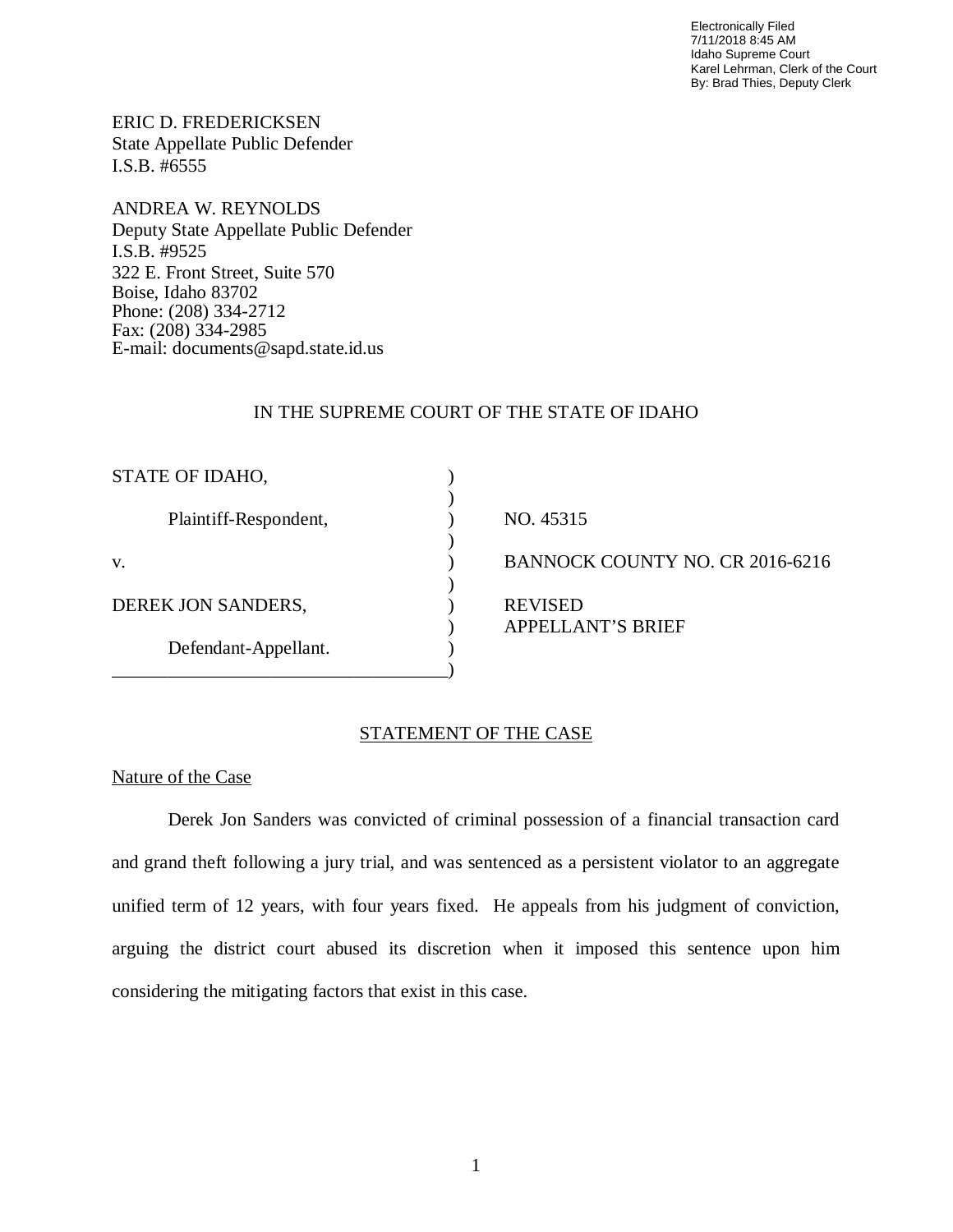#### Statement of Facts and Course of Proceedings

Mr. Sanders was charged by Information with two counts of criminal possession of a financial transaction card and one count of grand theft. (R., pp.54-56.) The State dismissed Count II without prejudice at the preliminary hearing, and Mr. Sanders proceeded to trial on Counts I and III. (R., pp.61-64.) In Count I, the State alleged Mr. Sanders used Katie Denny's Visa debit card without her permission on January 24, 2016, at Fred Meyer. (R., p.55.) In Count III, the State alleged Mr. Sanders "did wrongfully take, obtain or withhold, with the intent to deprive another of their property, or to the appropriate the same to self or a third person, a Financial Transaction Card, the property of Katie Denny." (R., p.55.)

At trial, Ms. Denny testified she realized she had lost her wallet on Sunday, January 24, and on Monday, January 25, she reviewed her bank account records, and saw transactions on her Visa debit card she "had not done [herself]." (Tr., p.217, Ls.1-18, p.218, Ls.1-12.) Ms. Denny went to her credit union and reviewed a printout of the transactions made on her debit card on Sunday, January 24. (Tr., p.218, L.15 – p.219, L.10.) The State introduced at trial an exhibit listing 14 transactions that were attempted on Ms. Denny's debit card on Sunday, January 24. (State's Ex. 1.) Ms. Denney testified she did not make or authorize any of these transactions. (Tr., p.224, Ls.1-3.)

The State introduced two video recordings at trial, one showing a man in a white jacket using Ms. Denney's debit card to make a purchase at Fred Meyer, and the other showing the same man entering and exiting the Fred Meyer store. (State's Exs. 7, 8.) A police officer testified that she searched Mr. Sanders' vehicle on January 25, and found an identification card, Costco card, and bank card all belonging to Ms. Denney inside the vehicle. (Tr., p.298, L.23 – p.300, L.22.) Mr. Sanders testified he received a debit card from a person who introduced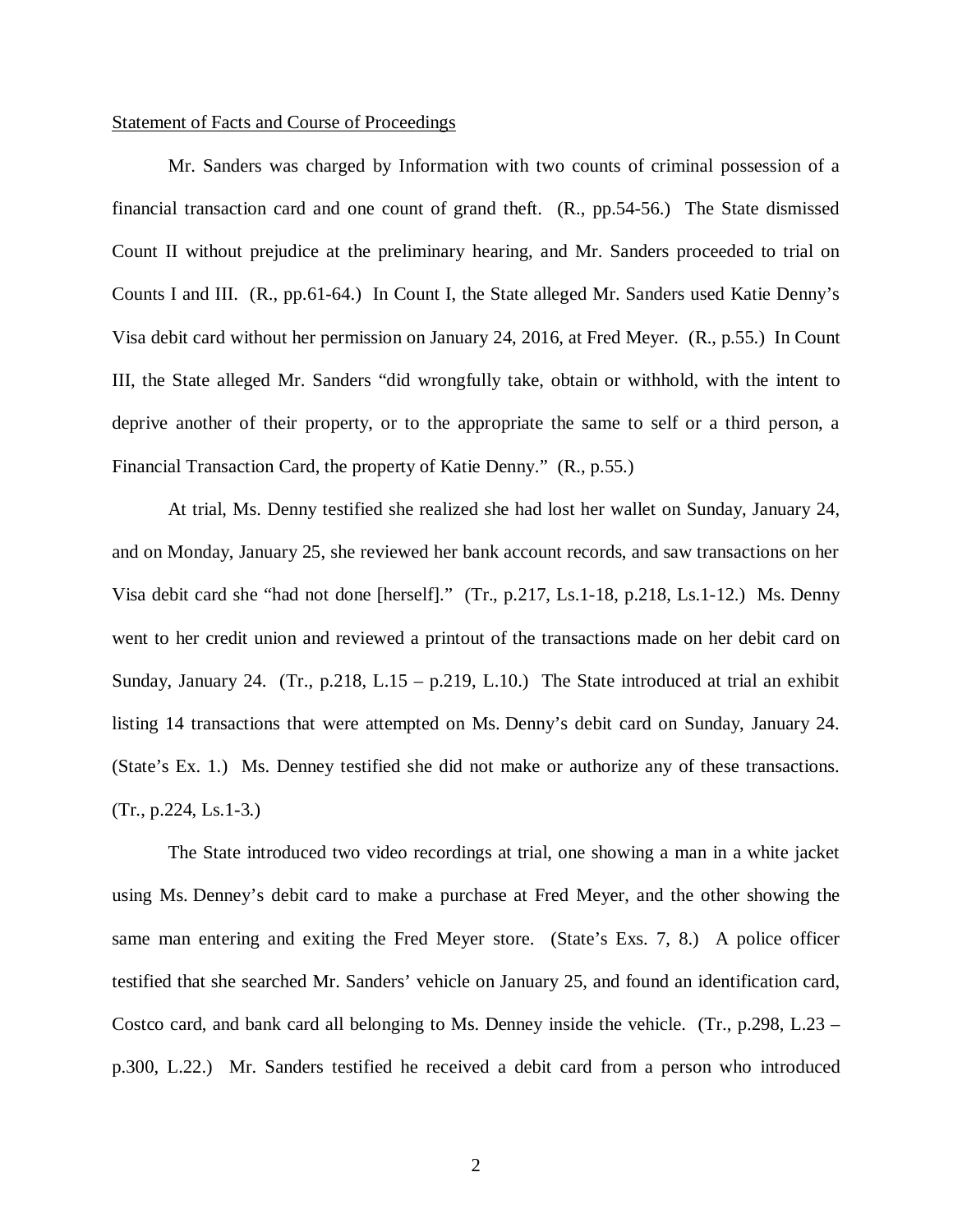herself as Ms. Denny, and whom he believed to be Ms. Denny.  $(Tr, p.14, L.12 - p.15, L.1.)$  He testified he purchased certain items from Fred Meyer using Ms. Denny's card. (Tr., p.18, Ls.17- 23.) He testified he believed he had permission to use the card. (Tr., p.20, Ls.14-18.)

The jury found Mr. Sanders guilty on both counts, and then found him guilty of being a persistent violator. (Tr., p.84, L.22 – p.85, L.3, p.114, Ls.3-6.) For criminal possession of a financial transaction card, the district court sentenced Mr. Sanders to a unified term of five years, with three years fixed. (R., p.313.) For grand theft, the district court sentenced Mr. Sanders to a unified term of 12 years, with four years fixed, to be served concurrently. (R., p.313.) The judgment of conviction was entered on July 20, 2017, and Mr. Sanders filed a timely Notice of Appeal on August 4, 2017. (R., pp.314-18, 320-25.)

#### ISSUE

Did the district court abuse its discretion when it sentenced Mr. Sanders to an aggregate unified term of 12 years, with four years fixed, considering the mitigating factors that exist in this case?

#### ARGUMENT

## Considering The Mitigating Factors That Exist In This Case, The District Court Abused Its Discretion When It Sentenced Mr. Sanders To An Aggregate Unified Term Of 12 Years, With Four Years Fixed

Mr. Sanders asserts that, given any view of the facts, his aggregate unified sentence of 12 years, with four years fixed, was excessive. Where, as here, the sentence imposed by the district court is within statutory limits, "the appellant bears the burden of demonstrating that it is a clear abuse of discretion." *State v. Miller*, 151 Idaho 828, 834 (2011) (quoting *State v. Windom*, 150 Idaho 873, 875 (2011)). "When a trial court exercises its discretion in sentencing, 'the most fundamental requirement is reasonableness.'" *Id.* (quoting *State v. Hooper*, 119 Idaho 606, 608 (1991)). "A sentence is reasonable if it appears necessary to accomplish the primary objective of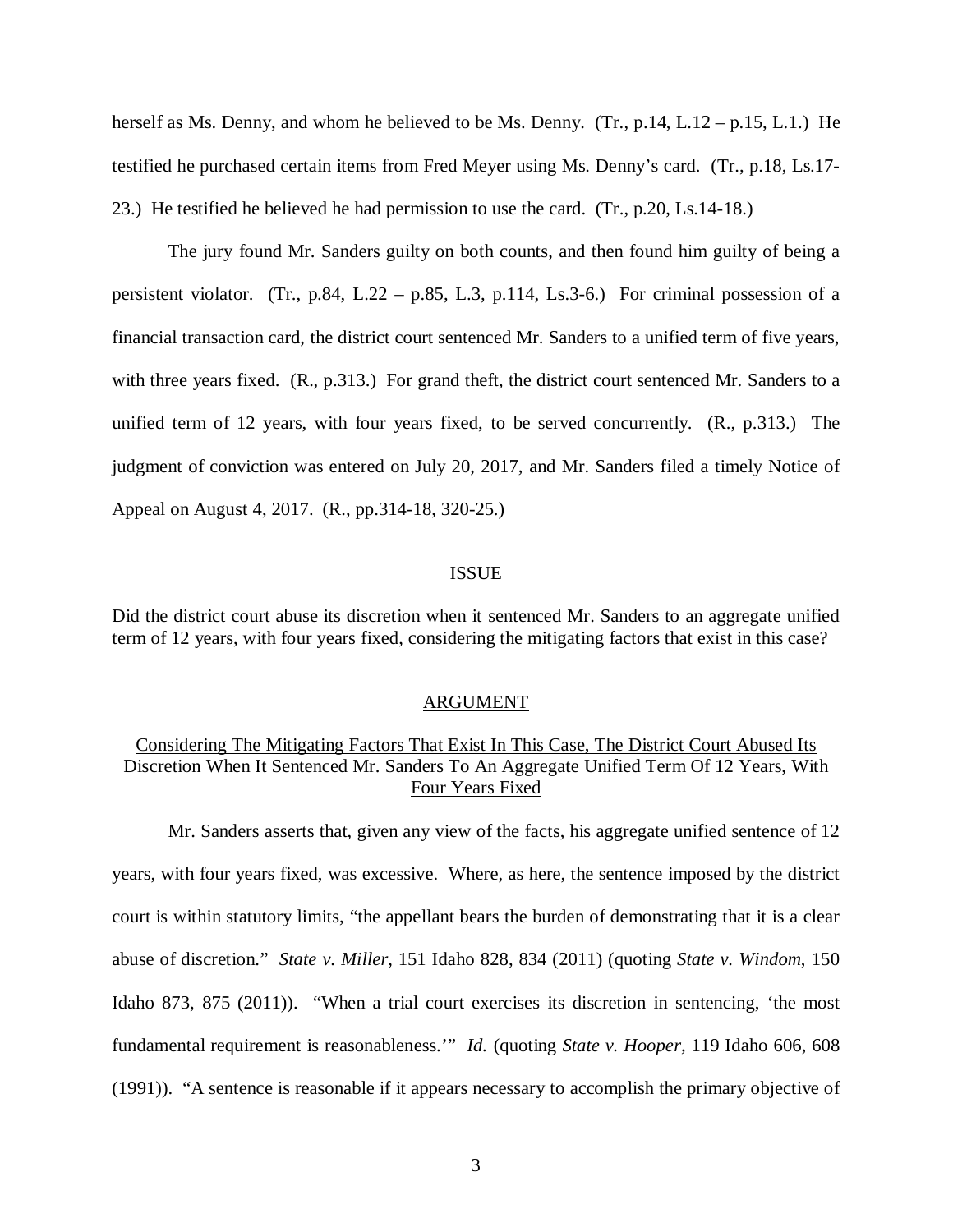protecting society and to achieve any or all of the related goals of deterrence, rehabilitation or retribution." *Id.* (citation omitted). "When reviewing the reasonableness of a sentence this Court will make an independent examination of the record, 'having regard to the nature of the offense, the character of the offender and the protection of the public interest.'" *Id.* (quoting *State v. Shideler*, 103 Idaho 593, 594 (1982)).

The aggregate sentence the district court imposed upon Mr. Sanders was not reasonable considering the nature of his offenses, his character, and the protection of the public interest. While under the influence of marijuana and methamphetamine, Mr. Sanders used a debit card that had been stolen from Ms. Denney to purchase items from Fred Meyer totaling \$420.81. (Conf. Exs., p.24; State's Ex. 1.) Mr. Sanders testified he thought he had permission to use the debit card, though he understood the person who had given him permission was not Ms. Denney. (Tr., p.14, L.12 – p.20, L.18.) While Mr. Sanders' actions were certainly criminal, they do not warrant a term of incarceration of 17 years, with seven years fixed. These were not crimes of violence, and Ms. Denney was compensated by her credit union, so she suffered no out-ofpocket loss. (Conf. Exs., p.7.)

The aggregate sentence imposed upon Mr. Sanders was also not reasonable considering his character. Mr. Sanders is addicted to drugs—that much is true. But there is hope that, absent his substance abuse, Mr. Sanders could be a productive and law-abiding member of society. The presentence investigation materials include a letter from Mr. Sanders' father, recognizing in his son a "greater maturity and a greater desire to eschew criminal behavior and become an upstanding citizen." (Conf. Exs., p.27.) In addition, there is a letter from a licensed professional counselor stating, "I believe with the strong family support network Derek has in place, he has the potential to be a success when he puts the work into his recovery." (Conf. Exs., p.82.) These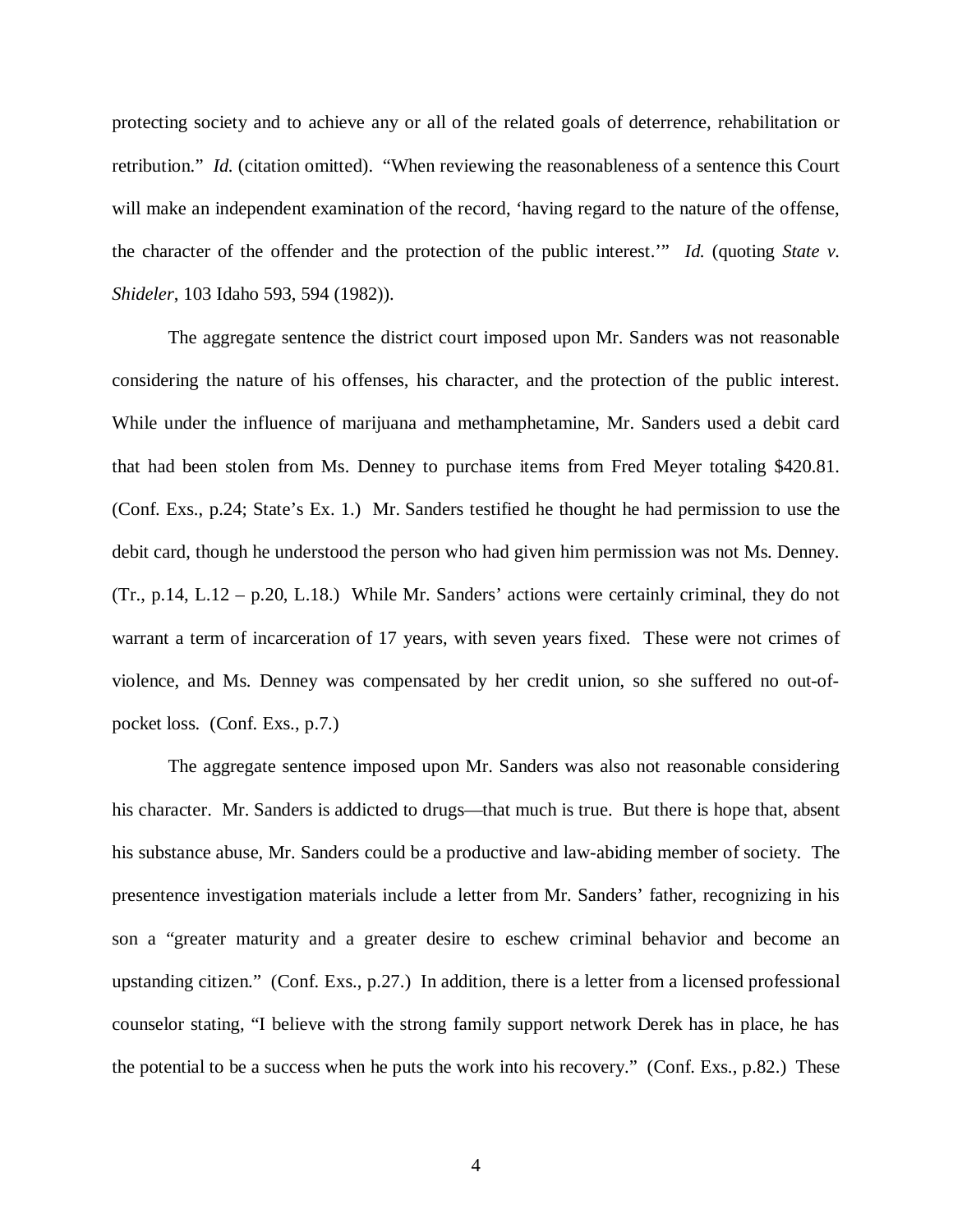letters make clear that the underlying problem here is substance abuse, not some failure of character. Mr. Sanders obtained his GED in 2000 and has the ability to work, hampered only by his problems with substance abuse. (Conf. Exs., pp.18-19.) Mr. Sanders told the presentence investigator that dealing with his drug addiction is his first priority, and the district court should have fashioned a sentence with this as the primary goal. (Conf. Exs., p.22.)

Finally, there is simply no indication that Mr. Sanders provided such a risk to the public that he needs to be incarcerated for a term of 12 years, with four years fixed. On the contrary, there is every indication that if he can refrain from using illegal drugs, he can function well in society. Considering the mitigating factors that exist in this case, and notwithstanding the aggravating factors, the district court abused its discretion when it sentenced Mr. Sanders to an aggregate unified term of 12 years, with four years fixed, for the crimes of criminal possession of a financial transaction card and grand theft.

#### **CONCLUSION**

Mr. Sanders respectfully requests that the Court reduce his aggregate sentence as it deems appropriate. Alternatively, he requests that the Court remand this case to the district court for a new sentencing hearing.

DATED this  $11<sup>th</sup>$  day of July, 2018.

 $/s/$  Andrea W. Reynolds ANDREA W. REYNOLDS Deputy State Appellate Public Defender